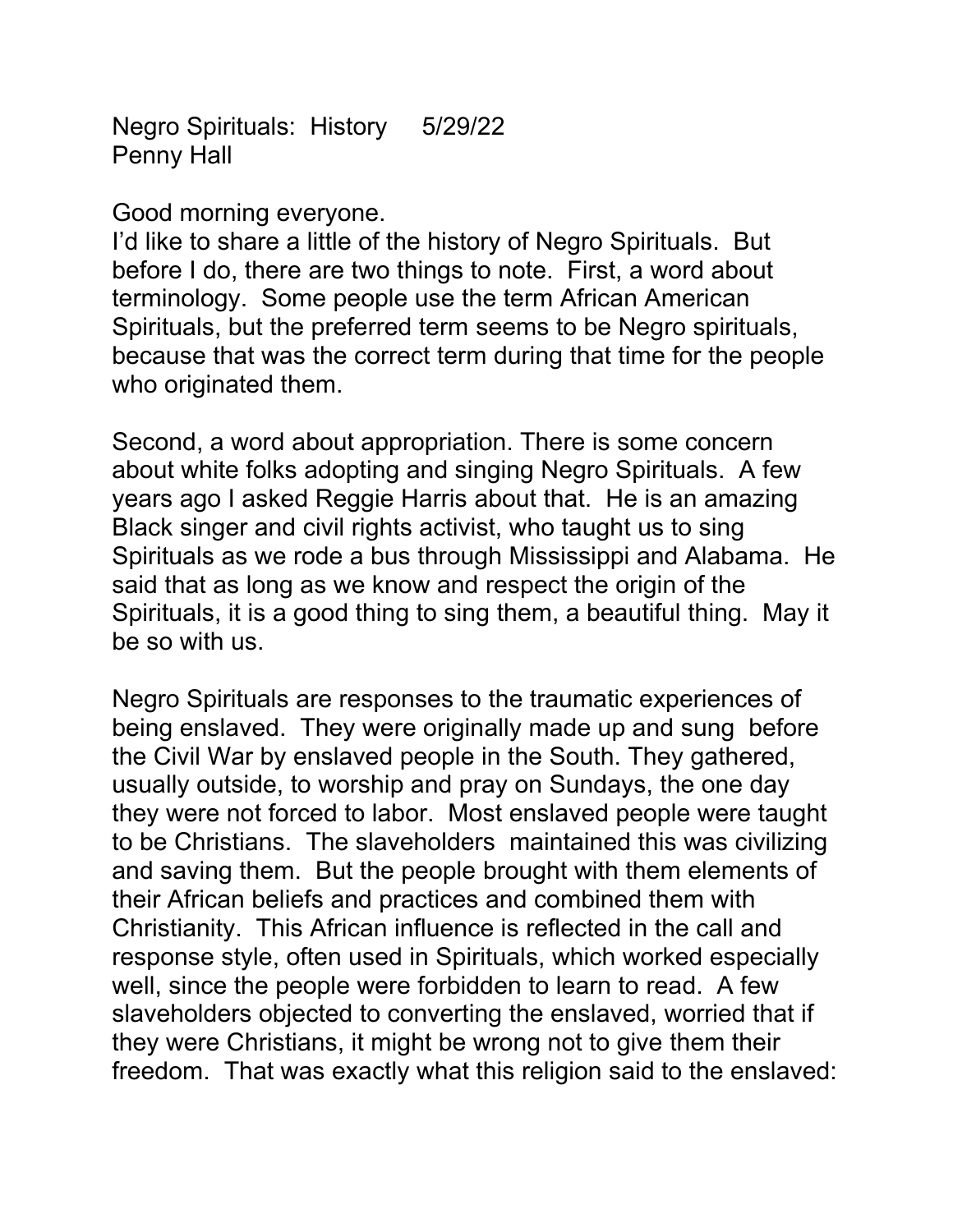Because enslavement is contrary to God's will, God would liberate them.

Some Spirituals are sorrow songs, which are slow in tempo and express yearning and suffering, like "Nobody Knows the Trouble I've Seen" and "Sometimes I Feel Like a Motherless Child". These songs show despair, both at being in a state of sin personally, and also at being oppressed and exploited. Other songs are jubilees, which are uptempo and affirmative, such as "Gonna Shout all Over God's Heaven" and "This Little Light Of Mine". These express joy, at both personal salvation, and liberation from enslavement.

Notably, spirituals such as "Follow the Drinkin' Gourd", "Wade in the Water", and "Steal Away to Jesus" contain "code" referring to escape to the free states of the North. From the bitter times of slavery, through Reconstruction, Jim Crow, the Civil Rights Movement, and right up to the present, Negro Spirituals have remained relevant, expressing longing and hope for a better world.

Right after the Civil War, students at Fisk University in Nashville Tennessee, who had been enslaved as children, formed the Jubilee Singers. They travelled around the US and Europe, introducing Negro Spirituals to the world. They saved Fisk financially and celebrated the dignity and humanity of Black people at a time when doing so was new.

We recognize that our country has paid no royalties to the creators of these beautiful songs. We hope that contributing today's plate collection to the talented musicians and actors of the Mixed Magic Theater in Pawtucket is a small way to say thank you. The United Parish in Brookline, Massachusetts has started contributing to organizations for Black musicians whenever they sing Spirituals. We hope this practice will spread throughout the country, as a way to pay our debt forward.